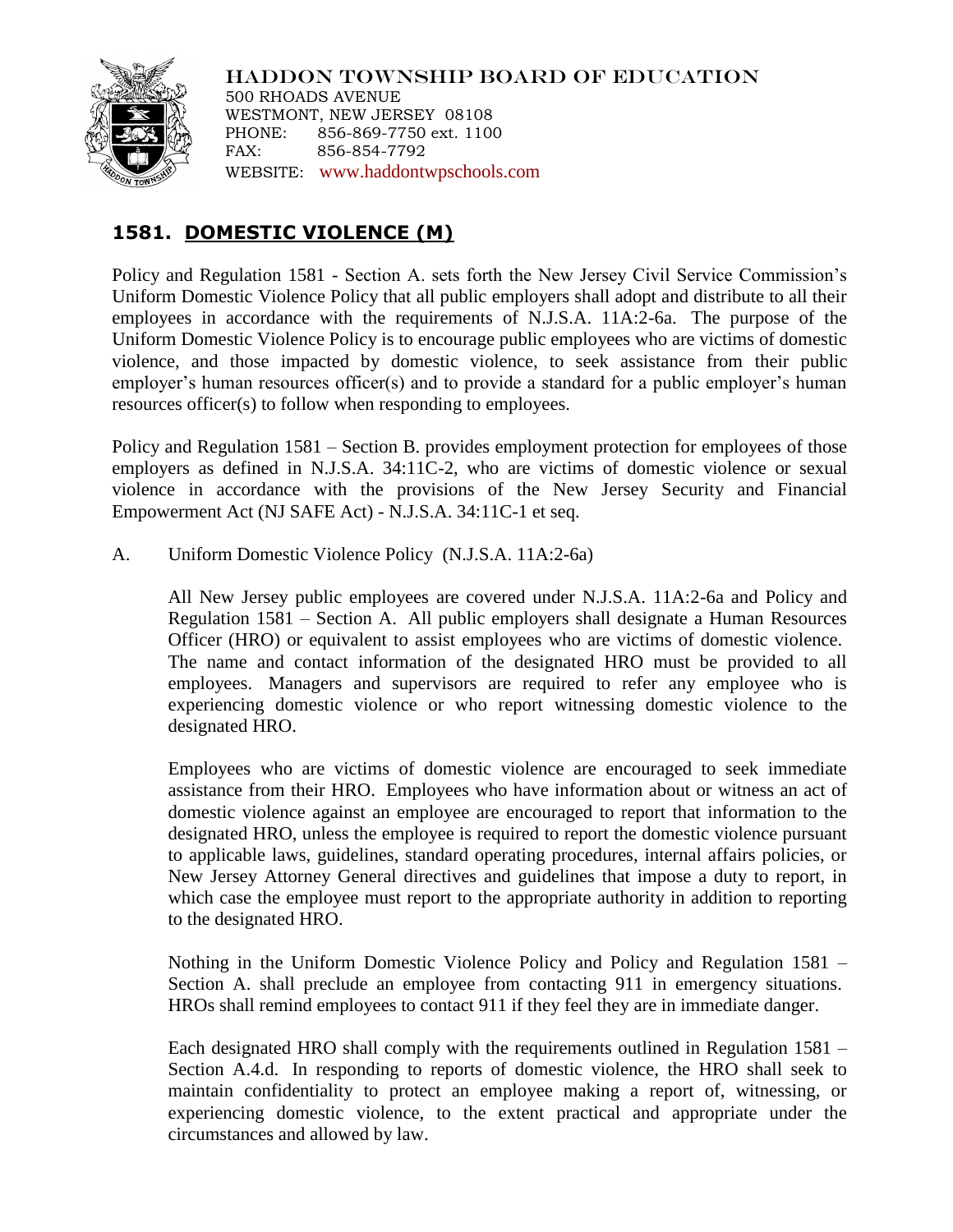To ensure confidentiality and accuracy of information, the Uniform Domestic Violence Policy 1581 and Regulation 1581 – Section A.6. require the HRO to keep all documents and reports of domestic violence in a confidential personnel file separate from the employee's other personnel records.

Public employers in the State of New Jersey shall develop an action plan to identify, respond to, and correct employee performance issues that are caused by domestic violence, pursuant to N.J.S.A. 11A:2-6a, and in accordance with the guidelines outlined in Regulation 1581 - Section A.7.

Resources and program information will be readily available to assist victims of domestic violence.

A public employer may seek to modify Policy and Regulation 1581 to create additional protocols to protect victims of domestic violence, but may not modify in a way that reduces or compromises the safeguards and processes set in the Uniform Domestic Violence Policy.

B. The New Jersey Security and Financial Empowerment Act – (N.J.S.A. 34:11C-1 et seq. - NJ SAFE Act)

The New Jersey Security and Financial Empowerment Act, N.J.S.A. 34:11C-1 et seq. (NJ SAFE Act), is a law that provides employment protection for victims of domestic or sexual violence. Any employee of an employer in the State of New Jersey as defined in N.J.S.A. 34:11C-2, who was a victim of an incident of domestic violence as defined in N.J.S.A. 2C:25-19, or a sexually violent offense as defined in N.J.S.A. 30:4-27.26, or whose parent-in-law, sibling, grandparent, grandchild, child, parent, spouse, domestic partner, or civil union partner individual, or any other individual related by blood to the employee, and any other individual that the employee shows to have a close association with the employee which is the equivalent of a family relationship, was a victim shall be entitled to unpaid leave of no more than twenty days in one twelve-month period, to be used in the twelve-month period next following any incident of domestic violence or any sexually violent offense as provided in N.J.S.A. 34:11C-3.

The unpaid leave may be taken intermittently in intervals of no less than one day, as needed for the purpose of engaging in the activities outlined in N.J.S.A. 34:11C-3 and Regulation 1581 - Section B.3.a.(1)-(6) as they relate to the incident of domestic violence or sexually violent offense as outlined in Regulation 1581 - Section B.3.b.

An eligible employee may elect to use any accrued paid vacation leave, personal leave, or medical or sick leave of the employee, or any family temporary disability leave benefits provided pursuant to N.J.S.A. 43:21-27 during any part of the twenty-day period of unpaid leave provided under N.J.S.A. 34:11C-3.a.

Prior to taking the leave provided for in N.J.S.A. 34:11C-3 and Regulation 1581 - Section B., an employee shall, if the necessity for the leave is foreseeable, provide the employer with written notice of the need for the leave, unless an emergency or other unforeseen